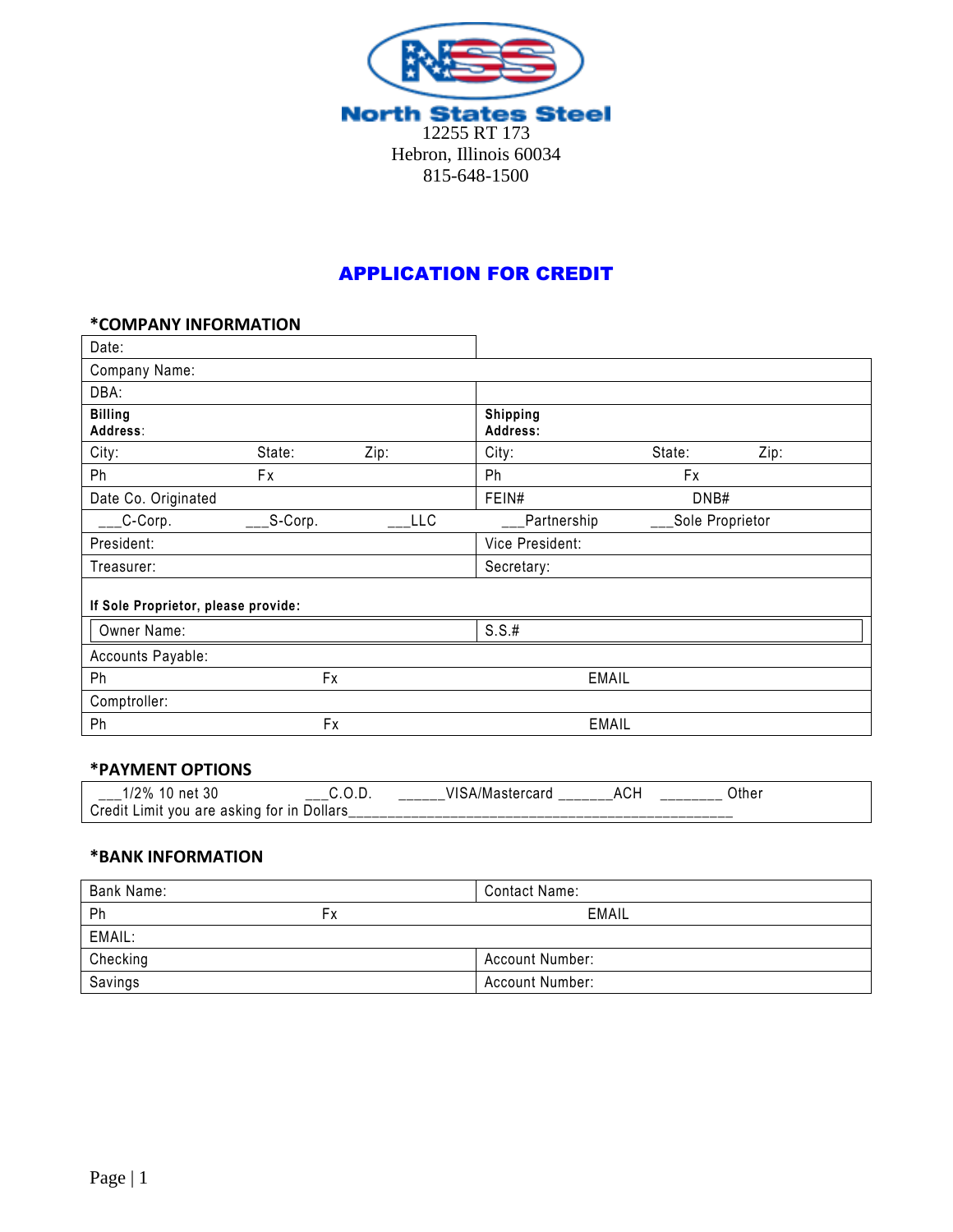

### APPLICATION FOR CREDIT *(continued)*

#### **\*TRADE REFERENCES-STEEL VENDORS REQUIRED**

| Company: |    | Company: |    |
|----------|----|----------|----|
| Contact: |    | Contact: |    |
| Address: |    | Address: |    |
|          |    |          |    |
| Ph       | Fx | Ph       | Fx |
| EMAIL:   |    | EMAIL:   |    |
| Company: |    | Company: |    |
| Contact: |    | Contact: |    |
| Address: |    | Address: |    |
|          |    |          |    |
| Ph       | Fx | Ph       | Fx |
| EMAIL:   |    | EMAIL:   |    |

**By submitting this application, you authorize North States Steel to make inquiries into the Banking and trade references that you have supplied.**

\_\_\_\_\_\_\_\_\_\_\_\_\_\_\_\_\_\_\_\_\_\_\_\_\_\_\_\_\_\_\_\_\_\_\_\_\_\_\_\_\_\_\_\_\_\_\_\_\_\_\_\_\_\_\_\_\_\_\_\_\_\_\_\_\_\_\_\_\_\_\_\_\_\_\_\_\_\_\_\_\_\_\_\_\_\_\_\_\_\_\_\_\_\_\_\_\_\_\_\_\_\_\_\_\_\_\_\_\_

Printed Name of Authorized Officer Signature Title Title Date

\_\_\_\_\_\_\_\_\_\_\_\_\_\_\_\_\_\_\_\_\_\_\_\_\_\_\_\_\_\_\_\_\_\_\_\_\_\_\_\_\_\_\_\_\_\_\_\_\_\_\_\_\_\_\_\_\_\_\_\_\_\_\_\_\_\_\_\_\_\_\_\_\_\_\_\_\_\_\_\_\_\_\_\_\_\_\_\_\_\_\_\_\_\_\_\_\_\_\_\_\_\_\_\_\_\_\_\_\_ Authorized Officer Signature Title Title Date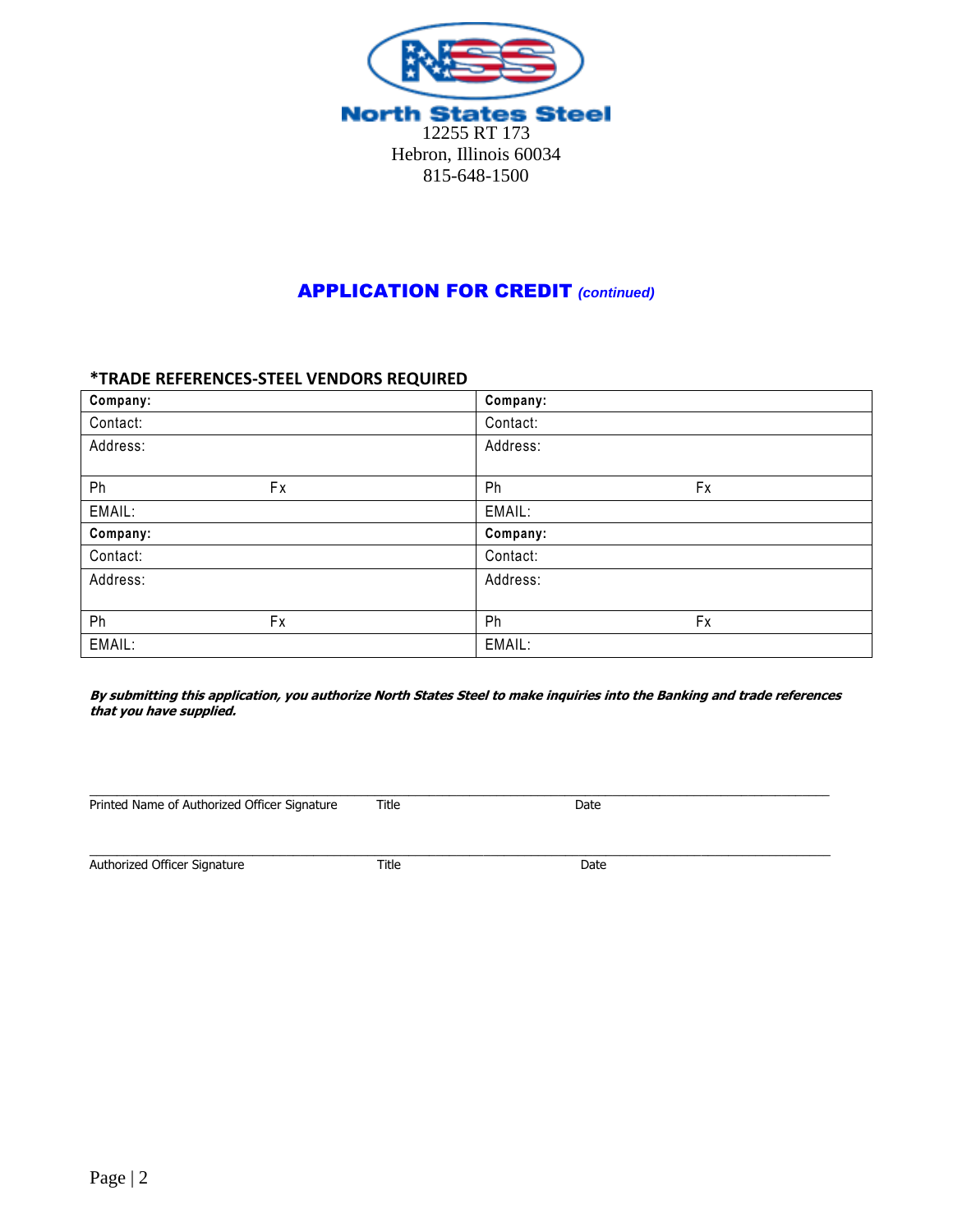

#### **AGREEMENT**

**All invoices are to be paid 30 days from the date of the invoice.**

In consideration of North States Steel Corp. granting credit to the undersigned and in order to in duce North States Steel to grant credit to the undersigned, the undersigned hereby agrees as to the following. The undersigned will pay for all materials and/or services purchased from North States Steel within thirty (30) days from the date of billing or within such other payment terms as may otherwise be specified.

North States Steel will be entitled to charge each month at the maximum allowed by law in connection with the undersigned's unpaid past due balance. In the event North States Steel refers any unpaid past due balance of the undersigned to an attorney for collection, the undersigned will pay North States Steel reasonable attorney's fees and all other costs and expenses of collection. This agreement will remain in effect as long as the undersigned remains indebted to North States Steel Corp.

I authorize North States Steel to obtain such information that NSS may deem necessary concerning the statements made on this application. I agree that this application shall remain the property of North States Steel Corp. whether credit is granted or not. I am authorizing NSS to obtain and exchange credit information on me and/or my business now.

"In the event that the Company listed below goes into default under the agreed upon terms, the Authorized Signatory does hereby personally guarantee payment on all open invoices. Additionally, the signatory agrees that he/she will be liable for up to 30% of the principal as collection/ attorney fees plus all expenses court costs if suit were to be filed"

The above information is supplied for the purpose of obtaining credit and is warranted to be true. The Customer hereby authorizes North States Steel to obtain credit information from all references, your Bank and credit reporting agencies

\_\_\_\_\_\_\_\_\_\_\_\_\_\_\_\_\_\_\_\_\_\_\_\_\_\_\_\_\_\_\_\_\_\_\_\_\_\_\_\_\_\_\_\_\_\_\_\_\_\_\_\_\_\_\_\_\_\_\_\_\_\_\_\_\_\_\_\_\_\_\_\_\_\_\_\_\_\_\_\_\_\_\_\_\_\_\_\_\_\_\_\_\_\_\_\_\_\_\_\_\_\_ Printed Name of Authorized Officer Signature Title Title Title Cases are the Date

Authorized Officer Signature Title Title Controller and Date Date Date Date Date *\*\*Required\*\**

\_\_\_\_\_\_\_\_\_\_\_\_\_\_\_\_\_\_\_\_\_\_\_\_\_\_\_\_\_\_\_\_\_\_\_\_\_\_\_\_\_\_\_\_\_\_\_\_\_\_\_\_\_\_\_\_\_\_\_\_\_\_\_\_\_\_\_\_\_\_\_\_\_\_\_\_\_\_\_\_\_\_\_\_\_\_\_\_\_\_\_\_\_\_\_\_\_\_\_\_\_\_\_\_\_\_\_\_\_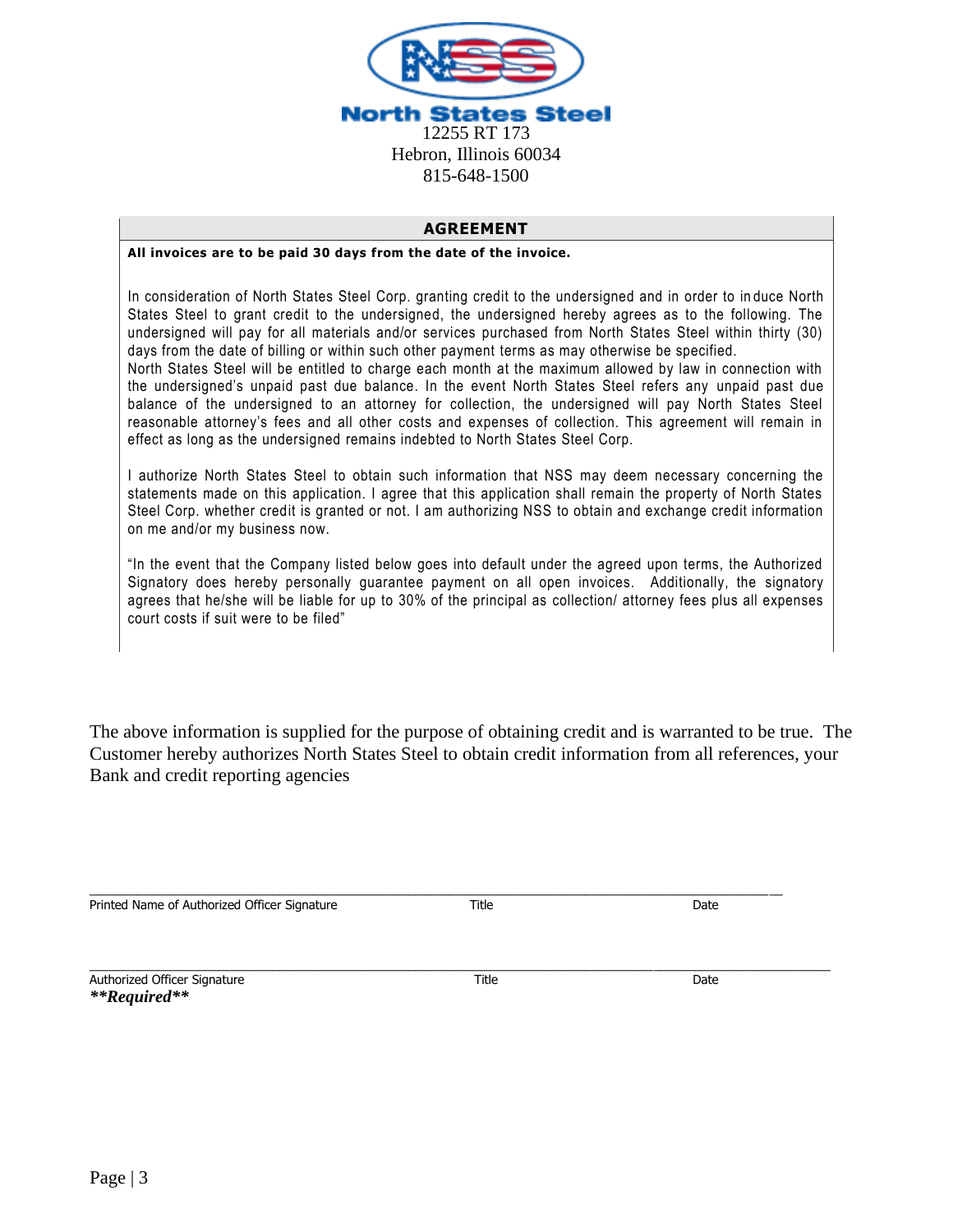

### **CERTIFICATE of RESALE**

*Blanket Form (This form required only if non-taxable and/or copy of certificate)*

### *North States Steel Corp.*

The undersigned hereby certifies that all tangible personal property hereafter purchased by him is for purposes of resale and assumes liability for payment of retailer's occupation tax or use with respect to receipts from the resale of this property to users or consumers.

This certificate shall be considered a part of each order which we shall give, Unless such order otherwise specifies.

Purchaser's Co. Name: \_\_\_\_\_\_\_\_\_\_\_\_\_\_\_\_\_\_\_\_\_\_\_\_\_\_\_\_\_\_\_\_\_\_\_\_\_\_\_\_\_\_\_\_\_\_\_\_\_\_\_\_\_\_\_

\_\_\_\_\_\_\_\_\_\_\_\_\_\_\_\_\_\_\_\_\_\_\_\_\_\_\_\_\_\_\_\_\_\_\_\_\_\_\_\_\_\_\_\_\_\_\_\_\_\_\_\_\_\_\_\_\_\_\_\_\_\_\_\_\_\_\_\_\_\_\_\_\_\_\_ Signature Date

Certificate of Registration Number of Vendor, NSS: **2612-0682**

Certificate of Registration Number of Purchaser:

\_\_\_\_\_\_\_\_\_\_\_\_\_\_\_\_\_\_\_\_\_\_\_\_\_\_\_\_\_\_\_\_\_\_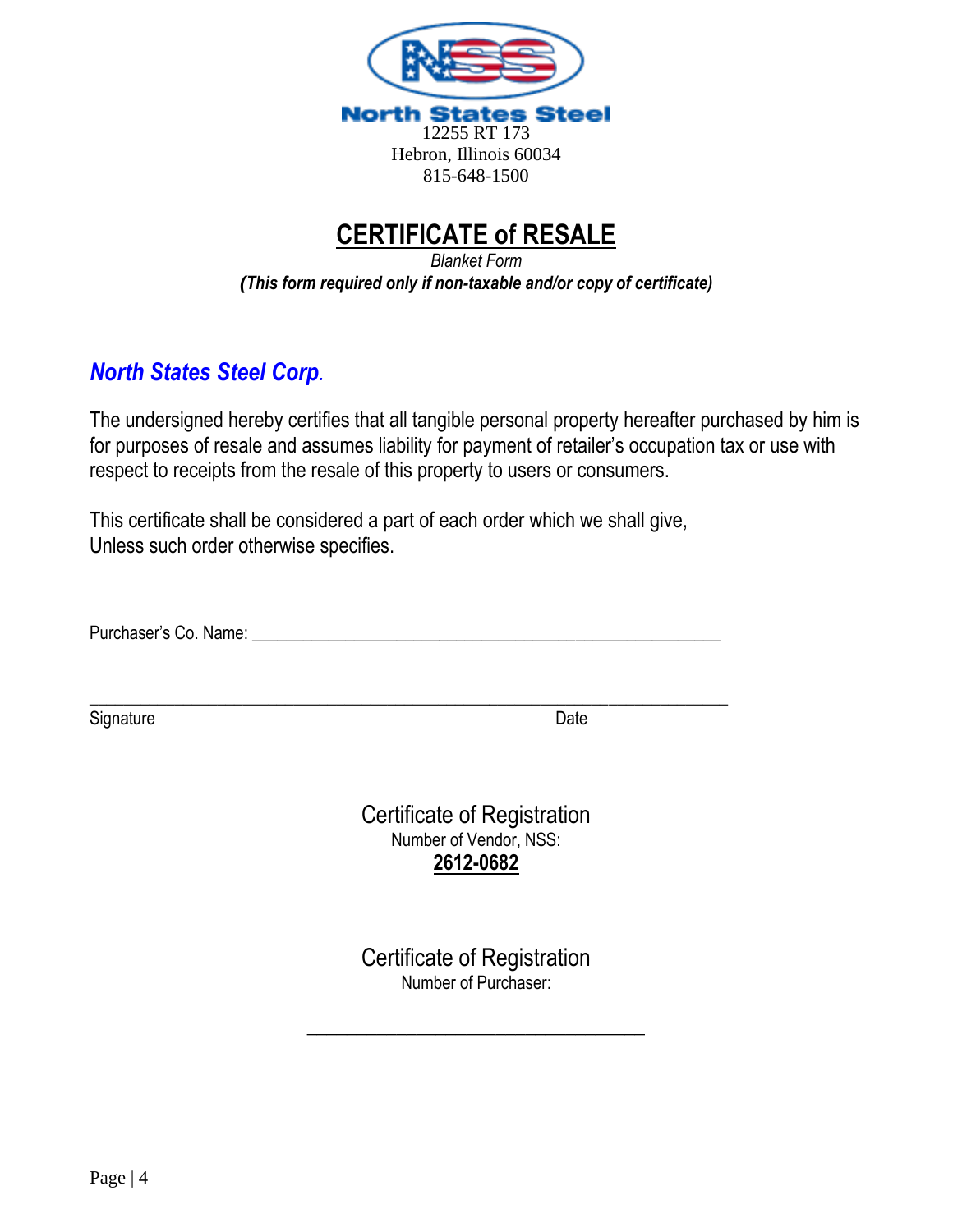

## **Payment Remit to Address**

Paper Payment North States Steel Corp. 12255 IL Route 173 Hebron, IL 60034-9610

**ACH Payment** Busey Bank 7020 County Line Road Burr Ridge, IL 60527

Routing Number: 071102568

Jeannine Giacomino jgiacomino@northstatessteel.com Credit Fax Number: 815-648-4187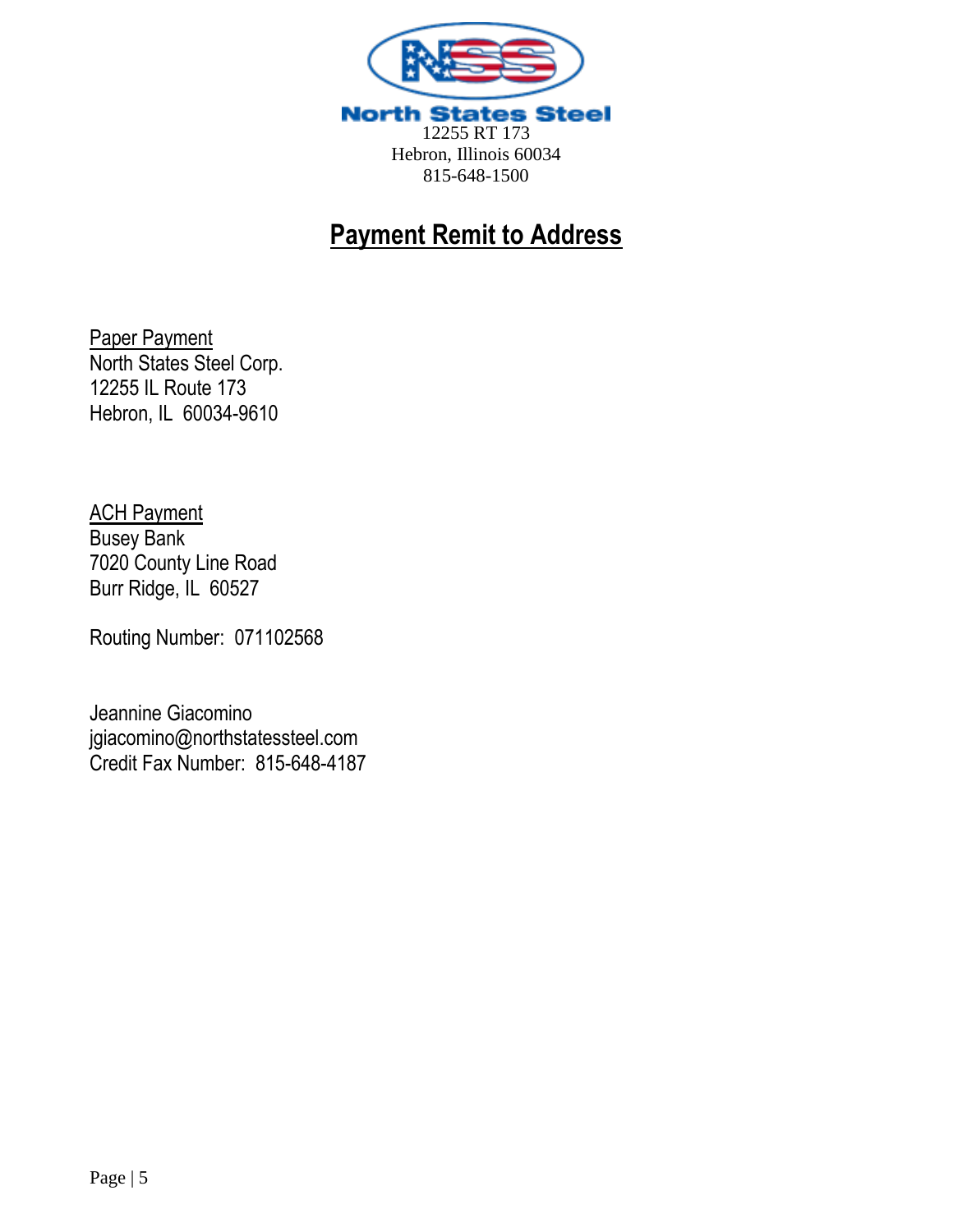

## **Unloading Instructions**

**Please fill out to better expedite your delivery requirements**

| Forklift Side ______ Forklift Rear ______ Overhead Crane _____ Hand Unload _____ Maximum skid weight ____________ |  |  |      |      |
|-------------------------------------------------------------------------------------------------------------------|--|--|------|------|
| Max Coil weight: _________________________ Min Coil weight: ____________________                                  |  |  | 1.D. | O.D. |
| Receiving Hours: <u>Communications</u> Contract the Receiving Hours:                                              |  |  |      |      |
| Do you require a call prior to delivery? _____________                                                            |  |  |      |      |
| Do you require a delivery appointment? ___________                                                                |  |  |      |      |
| Can you unload a semi truck?                                                                                      |  |  |      |      |
| Can you unload in bad weather? _____________                                                                      |  |  |      |      |
| Other requirements:                                                                                               |  |  |      |      |
|                                                                                                                   |  |  |      |      |

\_\_\_\_\_\_\_\_\_\_\_\_\_\_\_\_\_\_\_\_\_\_\_\_\_\_\_\_\_\_\_\_\_\_\_\_\_\_\_\_\_\_\_\_\_\_\_\_\_\_\_\_\_\_\_\_\_\_\_\_\_\_\_\_\_\_\_\_\_\_\_\_\_\_\_\_\_\_\_\_\_\_\_\_\_\_\_\_\_\_\_\_\_\_\_\_\_\_\_\_\_\_\_\_\_\_\_\_